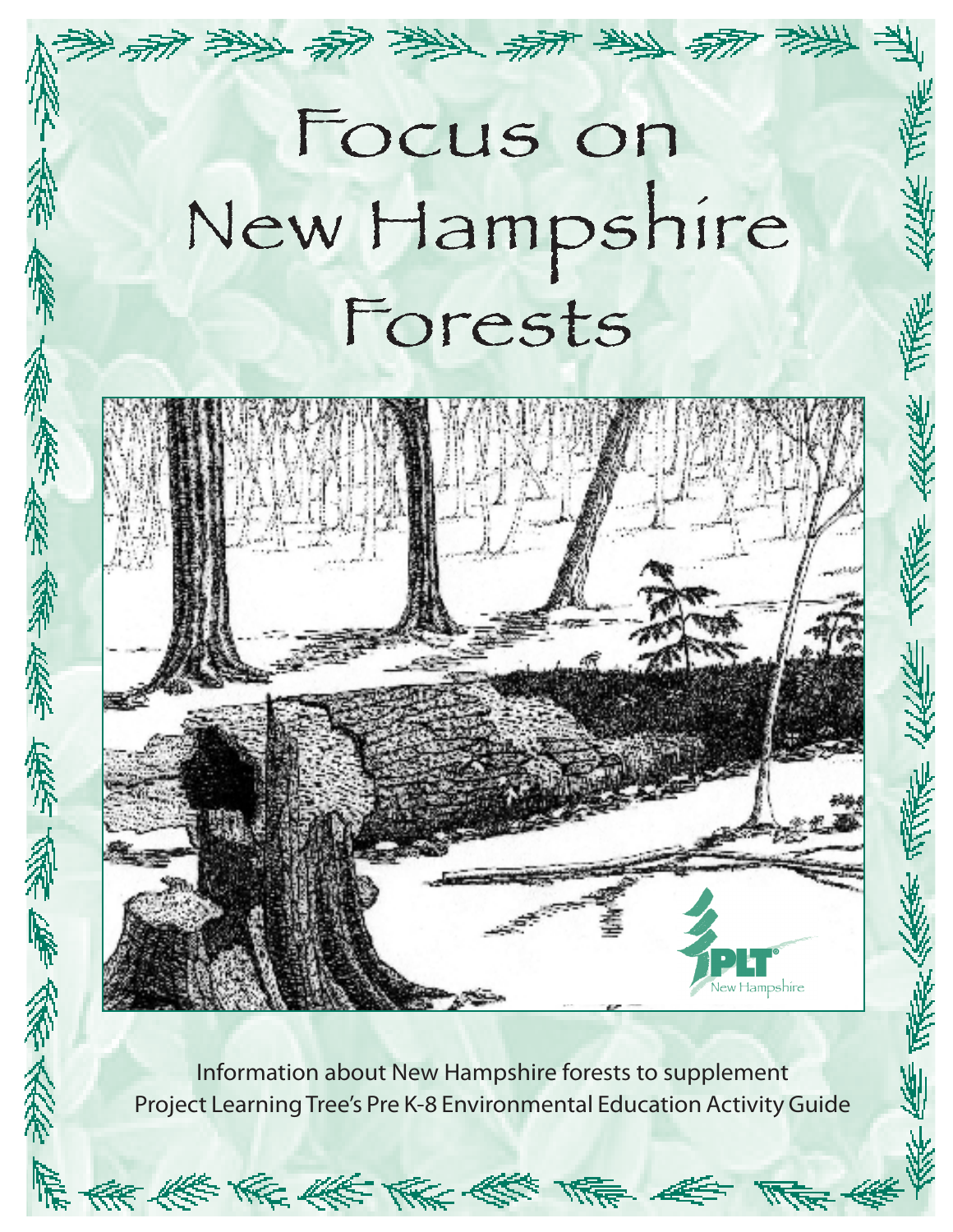Copyright © 2009, 1999

Second printing

New Hampshire Project Learning Tree

Permission granted to copy for educational purposes only.

Special thanks to Ingeborg Seaboyer for her exceptional artwork, Gunnar Ives Baldwin for permission to reprint his illustrations from Forest Leaves by Henry Baldwin, 1993, and the NH Division of Forests and Lands and UNH Cooperative Extension for permission to reprint some of their illustrations.

New Hampshire Project Learning Tree 54 Portsmouth Street Concord, NH 03301 (603-) 226-0160 www.nhplt.org info@nhplt.org

The recycled paper used in this publication comprises 30% recovered materials.

# About This Publication

#### Focus on New Hampshire Forests

is for educators who wish to teach about New Hampshire's amazing forests. It answers questions like, how long do trees live in New Hampshire? Is all bark the same? What is the difference between a hardwood and a softwood tree? What products are trees made into? What else lives in the forest? And it answers these questions in a way that is most useful to you – the educator trained in Project Learning Tree's award-winning curriculum.

#### Focus on New Hampshire Forests

provides details about our forests for the nine activities that are most popular among educators trained in the PLT Pre K-8 Environmental Education Activity Guide. In most cases, the information enhances the materials provided in the activity guide. In one case, the information replaces the background material and in another, a new student page is provided. For all activities you will want to use the PLT Pre K-8 Activity Guide and Focus on New Hampshire Forests together. For each activity you will also find correlations to the New Hampshire frameworks in science and literacy. At the end, there is contact information for public and private organizations that manage and/or protect natural resources in the state. Finally, there is a page about the programs NHPLT provides, along with a description of secondary teacher resources.